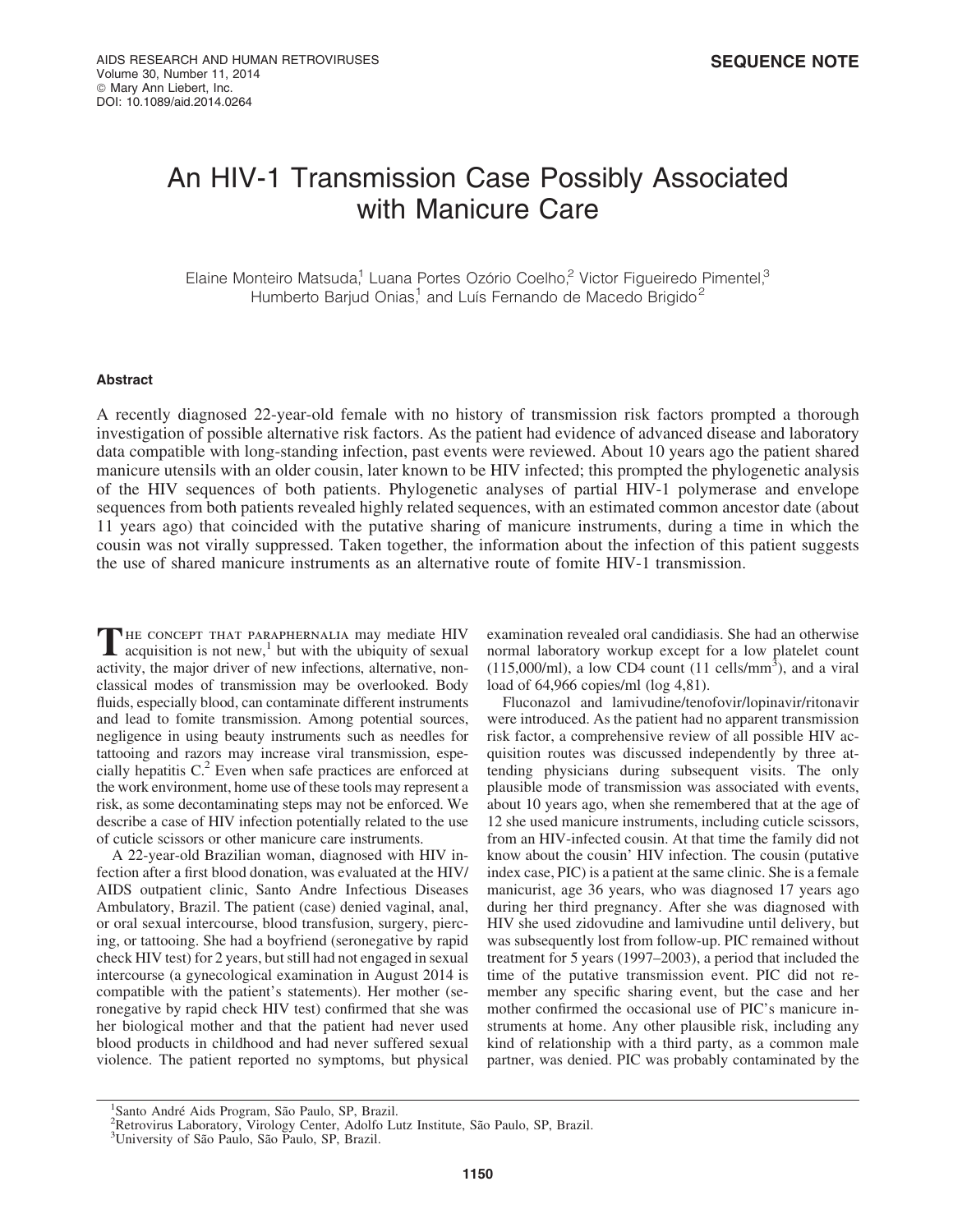father of her third child, with whom she did not have a stable relationship. He did not partake of the family environment, making the possibility of sexual abuse unlikely, in agreement with the patient's and her mother's statements.

In 2003, PIC started zidovudine/lamivudine/nevirapine during her fourth pregnancy. Her first viral load, tested 10 days into treatment, was 7,530 copies/ml (log 3,88); it remained below the limit of detection until March 2008, when due to virological failure associated with irregular use of therapy, tenofovir/lamivudine/atazanavir/ritonavir was introduced. PIC has maintained undetectable viremia until her last evaluation in 2014.

Biological material was obtained after informed consent on separate occasions from both patients and processed and evaluated at the retrovirus laboratory, Adolfo Lutz Institute. Both patients had DNA from cell and RNA from plasma extracted and polymerase chain reaction (PCR) amplified in separate procedures, with the *env and pol* regions sequenced as previously described<sup>3,4</sup> (Supplementary Methods; Supplementary Data are available online at www.liebertpub .com/aid). PIC was undetectable at the time and only cellassociated HIV genetic material (proviral DNA) was amplified and sequenced, with HIV sequences obtained from cell and plasma for the case. Phylogenetic analyses of the *pol* and *env* sequences from both patients revealed highly related HIV



FIG. 1. Phylogenetic trees of HIV-1 genome segments *pol* PR/RT ( $\sim$  780 pb) and *env* c2-v3 ( $\sim$  500 pb). B-Markov Chain Monte Carlo (MCMC) phylogenetic trees were constructed using the GTR + $I + \Gamma$  model, based on four independent MCMC runs of four chains each, run for 20 million generations, combined using LogCombiner after the consensus tree was obtained with TreeAnnotator. (a) Fifty-two sequences from HIV-1 subtype B were analyzed along with one subtype C, used to root the tree. Sequences included those obtained from the two study patients, from available sequences from the same clinical service (SA), from other areas in São Paulo (SP), and from other Brazilian sequences at GenBank (BR). Sequences are coded as subtype (B or C), place of isolation, laboratory or GenBank number, and date of collection. Sequences from study patients are highlighted by a *gray box*. The tree was rooted using one HIV subtype C sequence (AY213522). [Only key nodes with a high ( $> 0.70$ ) posterior probability (PP) support are displayed on the tree.] (b) Available subtype B partial envelope sequences from Brazil at GenBank along with HIV-1 B sequences from study patients and sequences from other patients from the same city (SA) were named and analyzed as described above. Moreover, we estimated the time of the most recent common ancestor (TMRCA) under a Bayesian skyline coalescent tree, which is shown for the main nodes. The *rectangle*, highlighted in *gray*, represents the sequences of both study patients, with a high PP (1.0), and an estimated common ancestor date about 10.81 years ago. The tree was rooted using two HIV-1 subtype C reference sequences (AB254149 and AY727523).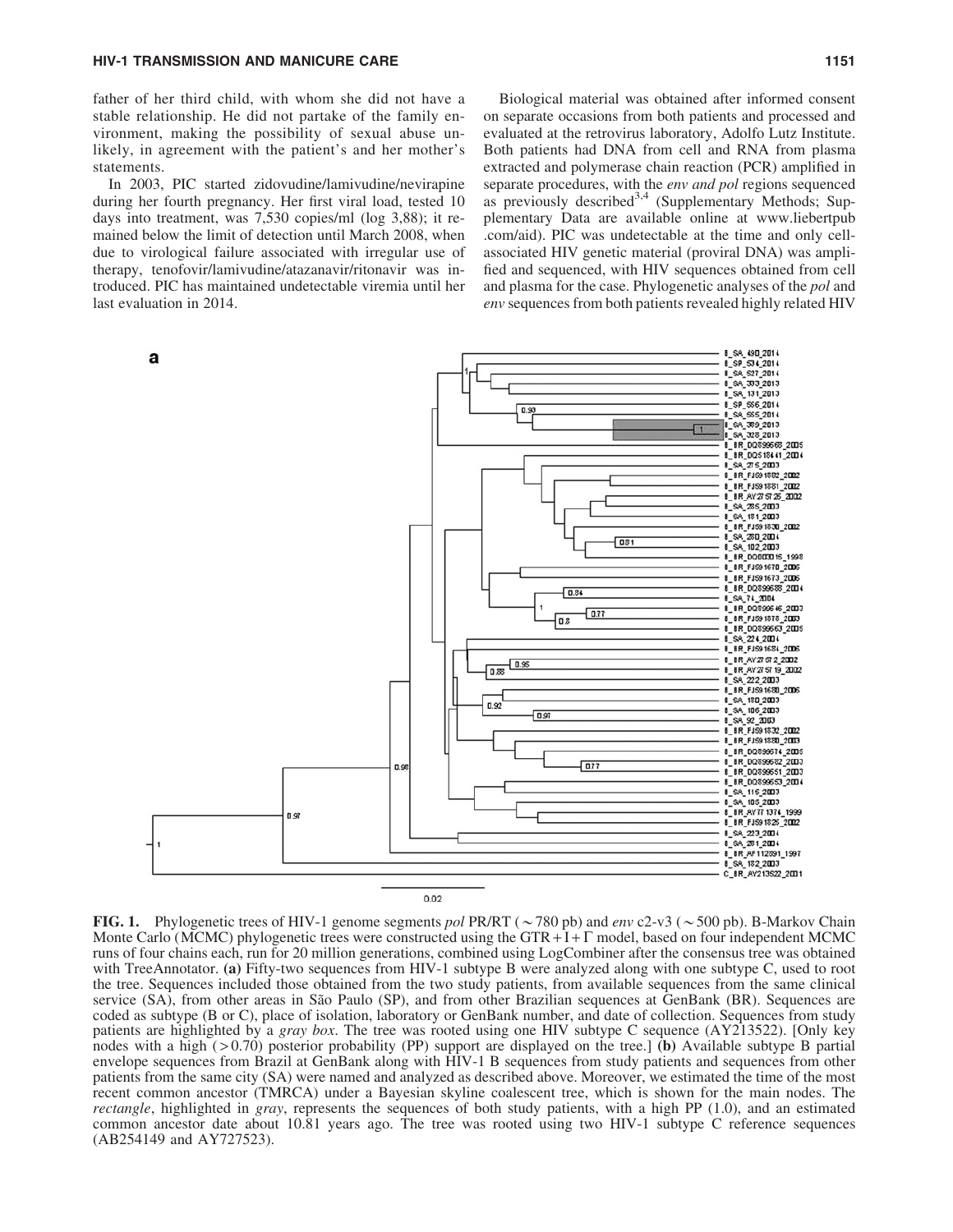

FIG. 1. (Continued).

sequences, with a pairwise nucleotide identity of 0.966% at *pol* and of 0.948% at *env* (0.914% considering gaps/insertions). Evaluation of *pol* at the Stanford database shows a similar mutation pattern, but some additional mutations at the PIC sequence predicted a low level resistance to nelfinavir and saquinavir and potential low level resistance to atazanavir and indinavir. The mutations identified in both patients at protease included L33I, R41K, I64V, H69Y, V77I, and I93L and at reverse transcriptase (RT) I50V, K122E, and E169D. No additional mutations were observed in the case at protease, with K20R, K22R, and F214 at RT. In PIC, G73S and G86R were additionally observed at protease and at RT M41I, K49R, and R211K. Both patients had a predicted CCR5 only tropism (geno2pheno false-positive rate of 21% for the case and 39% for PIC).

Figure 1 depicts phylogenetic trees, constructed using BEAST v1.7.4, under the GTR+I+ $\Gamma$  model (Fig. 1a polymerase and Fig. 1b envelope). Four Markov Chain Monte Carlo (MCMC) runs were done independently; each MCMC run was 20,000,000 generations and was resampled every 2,000 generations. The runs were combined using LogCombiner after the consensus tree was obtained with TreeAnnotator. Trees were rooted with HIV-1 subtype C reference.

A representative *pol* phylogenetic tree was built using study cases and available sequences from naive and treated HIV-infected individuals followed at the same clinic, along with sequences from other areas of São Paulo and GenBank

references (Fig. 1a). To trace the lineage of patients' sequences back in time, we evaluated *env* sequences with B- $MCMC$ ,<sup>5</sup> along with available subtype B envelope sequences from Brazil at GenBank covering position 6,800 to 7,500, excluding clones. Available HIV sequences obtained from other patients at the same clinic were also included, along with two subtype C references to root the tree (Fig. 1b). The estimated common ancestor date (about 11 years ago) corresponds to the period of the referred sharing of manicure instruments, a time when PIC was not virally suppressed. Sequences are available at GenBank with accession numbers KM360099 to KM360119 and KM489108 to KM489123.

With the phylogenetic data on hand, the case and PIC were further interviewed and the epidemiological data were confirmed. Although it is very difficult to determine the course of events occurring a decade ago and to guarantee that the use of the cosmetic paraphernalia was actually the mode of transmission, the HIV envelope and polymerase regions from both women are strongly related by phylogenetic parameters, and no alternative mode of transmission was identified. In a recent case of transmission among women, the CDC lists, along classical transmission routes, potential alternative sources that must be ruled out, such as tattooing, acupuncture, piercing, the use of shared sex toys between the partners and other persons, and exposure to body fluids,<sup>6</sup> but does not include manicure instruments. Our case raises the potential role of an additional fomite-related route of transmission of HIV-1.